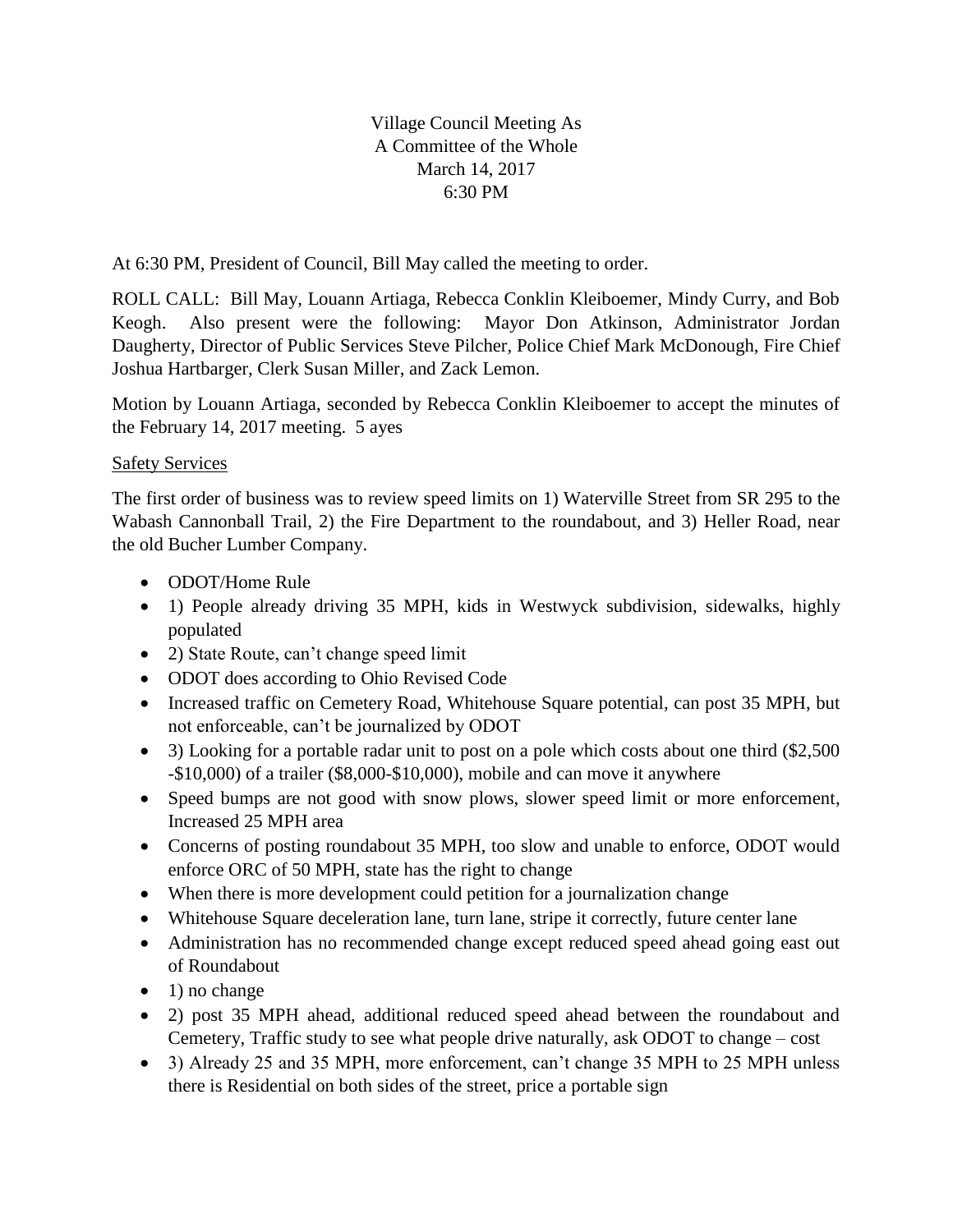Motion by Mindy Curry, seconded by Bob Keogh to recommend to Council to post additional 35 MPH ahead/reduced speed ahead sign from the roundabout heading towards Cemetery Road and to price traffic study prices. 5 ayes

President of Council, Bill May, excused Councilman, Frank Billings, absence.

## Public Services

Review update on refuse collection outsourcing.

- \$11-\$13 a good value, 96-gallon tote for refuse once per week and 96 gallon tote for Recycling Every other week, current bid is for \$16/month
- Going back out for bid, looking for more bidders,
- New garbage truck budgeted for next year, price of rocker arm and using one man instead of 2
- Large onsite dumpster for when people have flooding/damage/large items

## General

The last order of business was to review the memo with recommendations from Village legal counsel concerning the zoning complaint process.

- Sign or don't sign
- Village office hours 8:30 AM-4:30 PM not always convenient to everyone
- "Nit picking" complaint concerns wasn't much of a problem before
- Five-person panel looked at for over a year, 80% of municipalities require a signature
- Concerns over access, if signing is a barrier that makes it difficult for residents to access their Government services
- Zoning inspector to at least ask for information up to the resident to refuse and stay Anonymous
- Allowing the Zoning officer to try out the current policy and see if there is even an issue
- Complaint form is a tool for the zoning inspector to do his job well, no contact information to Gather more information if needed
- A year long process to arrive at this policy, zoning inspector granted discretion, value being able To contact person for more information, finding a fair resolution, Mayor in favor of signing the Form, better able to address the issue, signing the form and the situation being addressed are Not mutually exclusive, a process to amicably resolve
- Previously, complaints not taken action on until signed complaint received, verbal complaint of Pigs resolved, letter sent, contact made, being acted on, complaining since November – no one Signed a complaint, Councilwoman Curry brought it up in February – action taken on it
- Zoning officer will stop at location and talk about what's going on
- Preferred method talk to zoning inspector and sign a complaint

President of Council, Bill May asked for Citizen Comments. There were none.